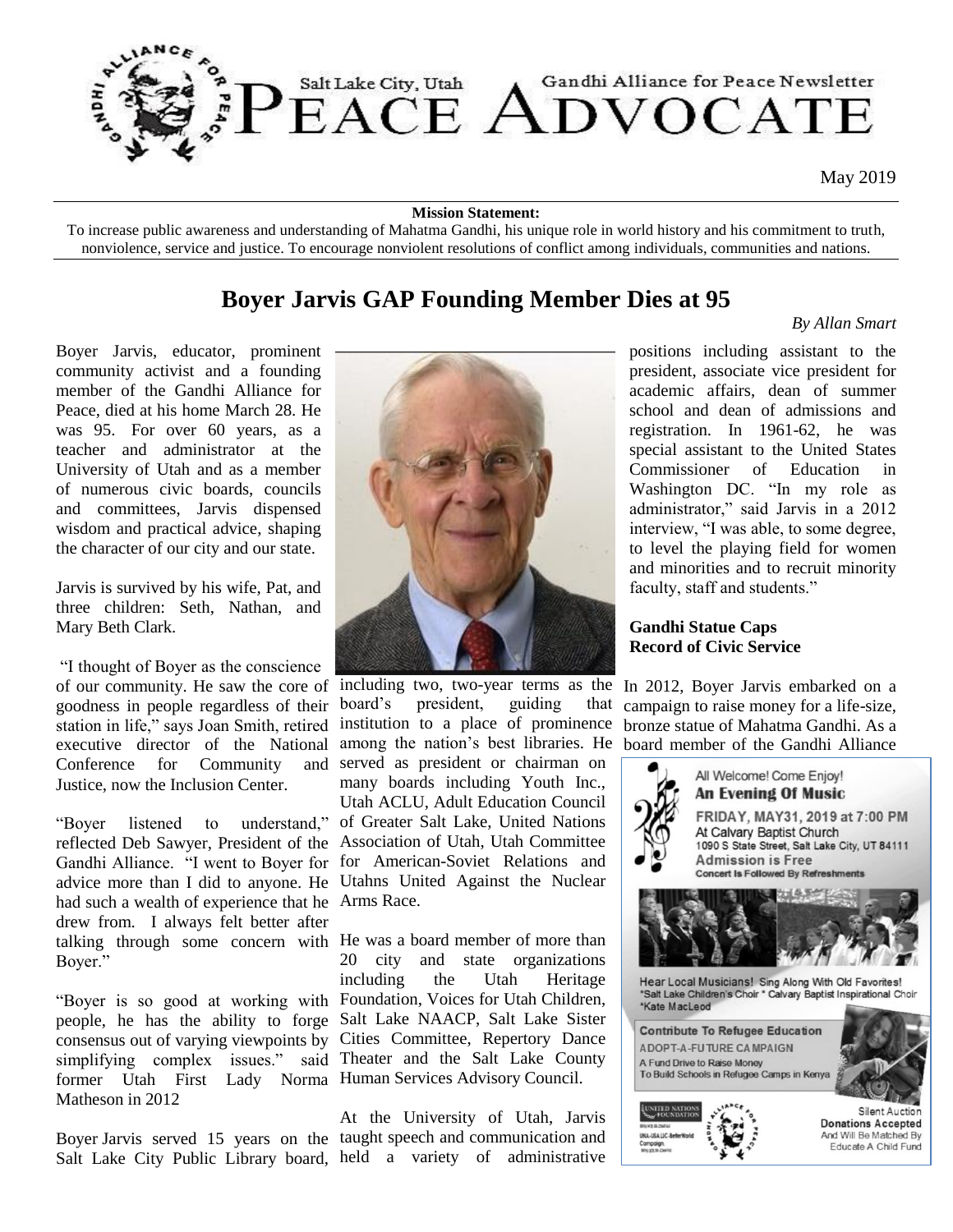and accepted the responsibility of head his first and only brush with being a **Was Utah's Good Fortune** fundraiser. "I expect this statue will be candidate for elected office came when the capstone on my many years of he ran for student body president of his "I just lucked out all the way around. I in other organizations as well.



The statue, created by noted Utah New Hampshire. figurative sculptor Dennis Smith, was international leader has his teachings."

delighted to provide a home for the leaders of the LDS Church. statue. "It will be an honor," she said, all races, faiths and cultures, a out for the richest concentration of sentiment reflected in Gandhi's source material -- Salt Lake City, Utah message."

### **The Path Led Back to Utah**

Jarvis was born in Utah but raised in Arizona. Although he had been

for Peace, he raised the idea of a statue interested in politics much of his life, **Jarvis' Good Fortune**  being a candidate for anything."

> Jarvis received a B.A. degree from the me with a series of satisfying University of Arizona, an M.A. from assignments. My good fortune has Arizona State University and a Ph.D. enabled me to pursue my passion to from Northwestern University. When extend, to as many of my fellow Jarvis began graduate studies at humans as possible, the full range of Northwestern, he resolved to stay benefits, rights and opportunities that I enrolled until his course work was enjoyed and too often took for completed and his dissertation written granted," said Jarvis. and approved.

> Two circumstances, interfered with his plan. At a national and by a notice in the *Salt Lake*  speech convention in New York, he *Tribune*, Jarvis was drawn to an had made a good impression on several organizational meeting of Parents, members of the Dartmouth College Families and Friends of Lesbians and speech faculty who later invited him to Gays (PFLAG). teach a semester course at Dartmouth, an offer he was quick to accept, and Although heterosexual and having no within a week, he was off to Hanover, family members who identified as

installed on the campus of Salt Lake The second change in Jarvis' game chapter of PFLAG. "Being part of City's YWCA at 300 East and 300 plan turned on the selection of his PFLAG has been one of the most South. "Gandhi's impact as an dissertation topic. While Jarvis wanted rewarding experiences of my life," said tremendous," said Jarvis. "The statue is Sidney Osborn, the seventh governor over Salt Lake's annual Gay Pride our way of preserving his memory and of Arizona, his adviser suggested, Parade In 2006. Anne Burkholder, YWCA CEO, was more specifically, sermons preached by to end discrimination based on sexual to write a rhetorical biography of Jarvis. He reigned as grand marshal instead, that he examine the art of writing and delivering sermons and, Equality Utah, an organization working

"to have a statue of Gandhi on our Wanting to please his adviser, Jarvis would like to make a special plea to my property. The YWCA serves those of consented, and, in June of 1955, he set heterosexual sisters and brothers," said teachings; the statue will reinforce that where he was later hired as a teaching your neighbors, and people at church, assistant at the University of Utah.

*----------------------------------------------------------------------------------------------------*

community involvement," said Jarvis at high school. The campaign became was born to parents who loved and the time, although he continued to personal, boiling down to one issue: supported me. I had mentors who serve as Gandhi Alliance treasurer for farm kid vs. city kid. Jarvis, the city guided and encouraged me, a loyal many years and continued to be active dweller, lost "and that," said Jarvis in wife who has been a superb mother to the 2012 interview, "was the end of my our children, and colleagues at the University of Utah who were committed to excellence and provided

> Over two decades ago, moved by however, thoughts of good friends who were gay

> > sexual/gender minorities, he became a founding member of the Salt Lake

> > orientation, honored Boyer and Pat with its Allies Award in 2008. "I Boyer in his acceptance speech. "Please come out; tell your family, that you are on the side of equality for everyone." In her acceptance speech, Pat gave an apt summation of their contribution to Salt Lake City and the state: "I hope it will be remembered that we spoke up; we stood up; we walked and made ourselves known."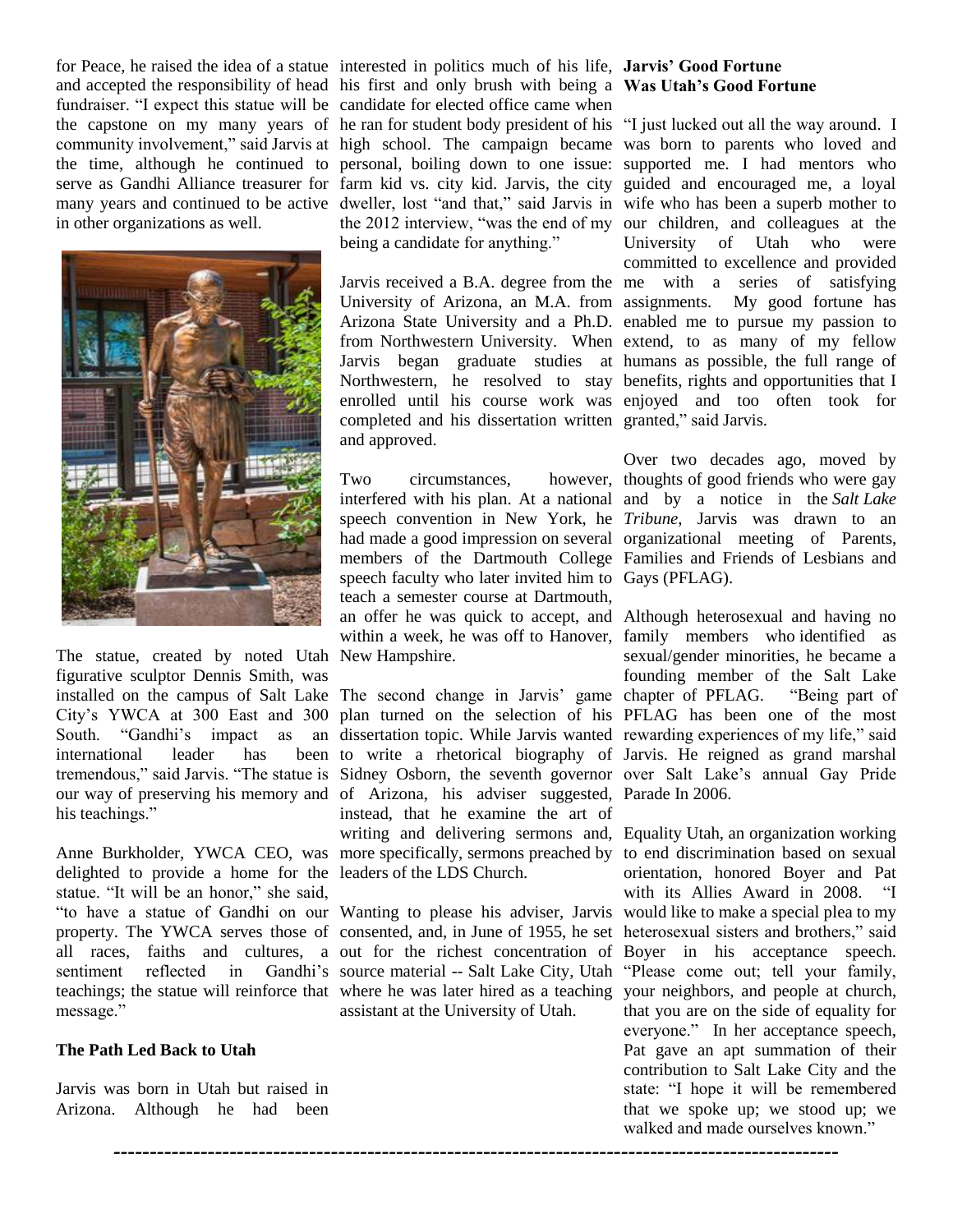### *Peace through Ultimate Frisbee*

*by Wilhelmina Graff, a Gandhi Alliance Peace Award winner*

In a time when sport headlines highlight obscene budgets, political controversies, and even violence on and off the field (hockey fights, soccer hooliganism), it can be difficult to argue that sports are uniting people in a positive way. It is indeed good to know that there are lesser-known sports that really do foster community togetherness and sportsmanship. I've been playing Ultimate Frisbee for seven years and have been hooked on the unique blend of competition and camaraderie that Ultimate nurtures.



Created by a group of high schoolers in New Jersey in the late 1960's, Ultimate was originally created as an anti-sport. It was (and continues to be) treated with a sense of purposeful irreverence, as exemplified by team names like Hippie Mafia and Slow White. As the sport spread to collegiate levels and began to be played on the West Coast, a new and unusual component was added to the rule book: the concept of Spirit of the Game.

SoTG - Spirit of the Game -- is

-------------------------------------------------------------------------------------------------------------------------------------

described in the official rule book as "[placing] the responsibility for fair play on every player. It is trusted that no player will intentionally break the rules...Highly competitive play is encouraged, but should never sacrifice the mutual respect between players, adherence to the agreed-upon rules of the game, or the basic joy of play." The commitment to this tenet is strong within the Ultimate community--and is exemplified by the absence of referees at most levels of competition. Players are encouraged to make their own calls (like fouls, out of bounds, etc.) and opposing members of the team also have a say. The primary goal is to resolve calls fairly (instead of thinking about what benefits your team), to celebrate displays of athleticism done by any member of a team, and to conduct yourself respectfully. SotG is strong enough that instead of glaring at the opposing team after a hard-fought game, Ultimate players are more likely to befriend their opponents on the sidelines and congratulate them on their amazing plays.

The skills that Ultimate teaches and values--respectful communication, honesty, calm resolution of conflict, and friendship--all help create a community culture that is tightknit and reaches across borders, nationalities, and socio-economic classes.

All these factors help explain why Ultimate is currently one of the fastest growing sports in the world. I have had the good fortune to play Ultimate in five countries to date. Getting the chance to practice and compete in different countries now means that I have friends all over the world, with Ultimate as our common interest and SotG as our shared culture. The friends I have made through Ultimate have now become much

more than just teammates. Practicing Ultimate has also been a nice way to get to know the local culture of a place when traveling.

Even as a casual player, you're welcome to join any pickup game you may find, and the people you meet will shape your understanding of a place and its culture--giving you far more insight than you might have as an ordinary tourist. I'm currently on my gap year before I enter college in the fall of 2019, and I've had the opportunity to play with 4 different teams in Mexico. Now in Chile, I've attended pickup games and local team practices. All the people I've met are as interested in learning about me as I am about them and it has created a fantastic opportunity for cross-cultural learning. For example, since I've been in Santiago I've learned that many Ultimate players are Venezuelans who have relocated in Chile due to the political unrest in their home country. They've told me numerous times that the Ultimate community has given them a surrogate family, something that many of them desperately seek as they've left behind parents, siblings and partners.

Nowhere is the positive power of the sport more apparent than in the organization Ultimate Peace. Ultimate Peace was founded in 2009 and has spent the last nine years running summer camps and leadership experiences for children and teens in the Middle East. More than a sports camp, Ultimate Peace is designed to help Arab and Jewish youth come together in a fun, playful way: affording them a chance to learn about and from one another, practice conflict resolution, and simply enjoy a connection that's almost impossible in their daily lives outside the program. It does spread understanding, friendship, respect, and communication among youth. And the hope is that they will take these newly learned values back into their own communities.

Through organizations like Ultimate Peace, Girl's Ultimate Movement (a group that aims to increase female participation in Ultimate and increase gender equity in play), and many others, the Ultimate community is creating positive global relationships using what humans cherish the most: the act of playing. I'm not alone in crediting Ultimate for teaching me valuable communication and leadership skills. Perhaps in chaotic and disjointed times like these, we should put our hopes in sports and activities that create compassion and unity.

### *Gandhi -- Hundred Years Ago:*

During World War I (1914–18) the British government in India enacted a series of repressive emergency powers that were intended to combat subversive activities. The Rowlatt Acts in early 1919 essentially extended the repressive wartime measures. There was a ban on public gatherings. These rules were met by widespread anger and discontent among Indians. Public protests were turning violent. Gandhi in early April called for a one-day general strike throughout the country.

On the afternoon of April 13, a crowd of at least 10,000 men, women, and children gathered in Jallianwala Bagh, an enclosed open space or garden. Many had come to celebrate the spring festival of *Baishaki* and few among them were protesters. British General Dyer and his soldiers arrived and sealed off the only exit. Without warning, the troops opened fire on the crowd, shooting hundreds of rounds until they ran out of ammunition. According to one official British report, an estimated 379 people were killed, and about 1,200 more were wounded. Indian outrage grew as news of the shooting and subsequent British actions spread throughout the subcontinent. The Bengali poet and Nobel laureate Rabindranath Tagore renounced the knighthood. Gandhi soon began organizing his first large-scale and sustained nonviolent protest (satyagraha) campaign followed soon by the noncooperation movement.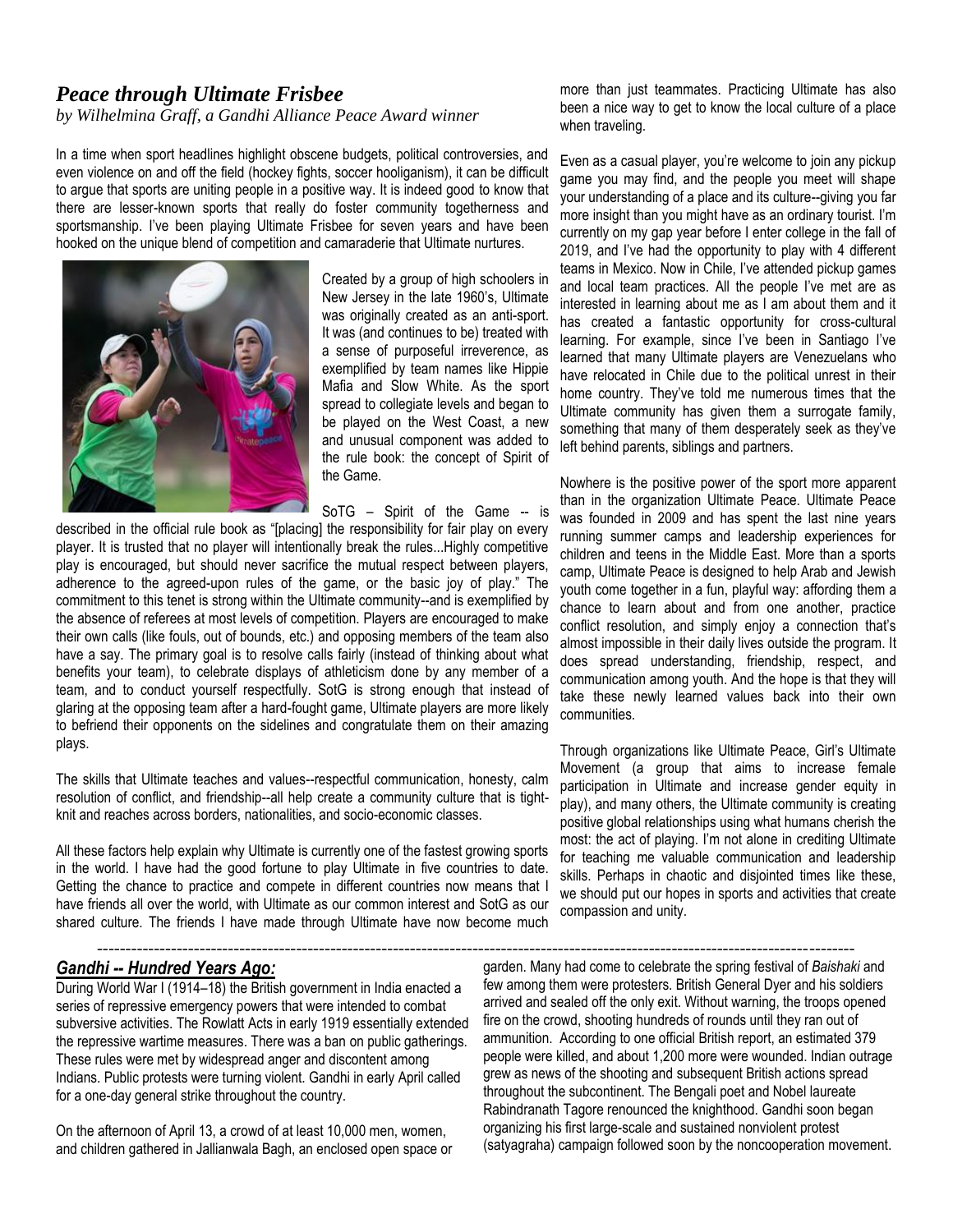## **Gandhi Birthday Party 2018**

On October 2, 1869, in a town on the northwest coast of India, a child named Mohandas Karamchand Gandhi was born. This little boy, of course, became the great teacher of nonviolence whose work for justice and peace has influenced the entire world. In a very different place, beneath the towering cottonwoods of Tracy Aviary and with the chill of fall in the air, peace-lovers gathered last September 30, 2018 to commemorate the birth of Mahatma ('great-souled') Gandhi.

Gandhi worked for harmony among religious groups, so it was fitting that as the program opened, Imam Shuaib Uddin of the Utah Islamic Center issued a call to prayer. Children from the Hindu Community sang Bhajan songs that were the favorites of Gandhi, often sung at prayer

meetings held by him. They sang their hopes that peace will prevail in the world; that the strength of each person's inner self

will grow; that mercy, unity, and clear sight will prevail; and that the great Lord of all will bestow wisdom on all. And they sang the traditional anthem of peace and justice: "We shall overcome" in Hindi! Dancers from the Divya School of Dance, including Divya Narayanam herself, then performed traditional dances of India, moving with grace and devotion.

In the centerpiece of the event, student organizers of March for Our Lives, Salt Lake

City, received the Gandhi Award for Peace. March for Our Lives is a student-led movement formed after the shooting at Marjorie Stoneman Douglas High School in February 2018. Nationwide, including in Utah, students are working for meaningful changes in our laws in order to protect innocent people from gun violence. They are calling for laws that will keep military-grade assault weapons out of

We wish to thank those who

**~~~~~~~~~~~~~~~~~~~~~~~~~~~~~~~~~~~~~~~~~~~~~~~~~~~~~~~~~~~~~~~~~~~~~~~~~~~~~~~~~~~**

helped to get this program together: Tracy Aviary for providing the space, and Balaji and Hari of *Desibels* for the sound system, volunteer organizers and we especially thank all who are working to spread peace in this troubled world!

the hands of civilians; close the gun show loophole for background checks; and implement waiting periods between gun purchase and pickup.

Natalie Reese, Ermiya Fanaeian, and Aurora Elizabeth Allen accepted the award in behalf of all the Utah students who organized the March for our Lives in Salt Lake City. These three gave moving remarks about their involvement in and passion for the movement to keep students and others safe from gun violence. With such young people taking leadership on this issue, we feel great hope for the future.

Appropriately, the audience then sang, "If I Had a Hammer," led by Mark and Lorene de St. Aubin. The baby boomers in the group realized that younger

people often don't know this iconic song!

The beautiful celebration of peace ended with the planting of a tree for peace, led by Vaughn Lovejoy, who spoke of the significance of these tree plantings, which we have done year after year.

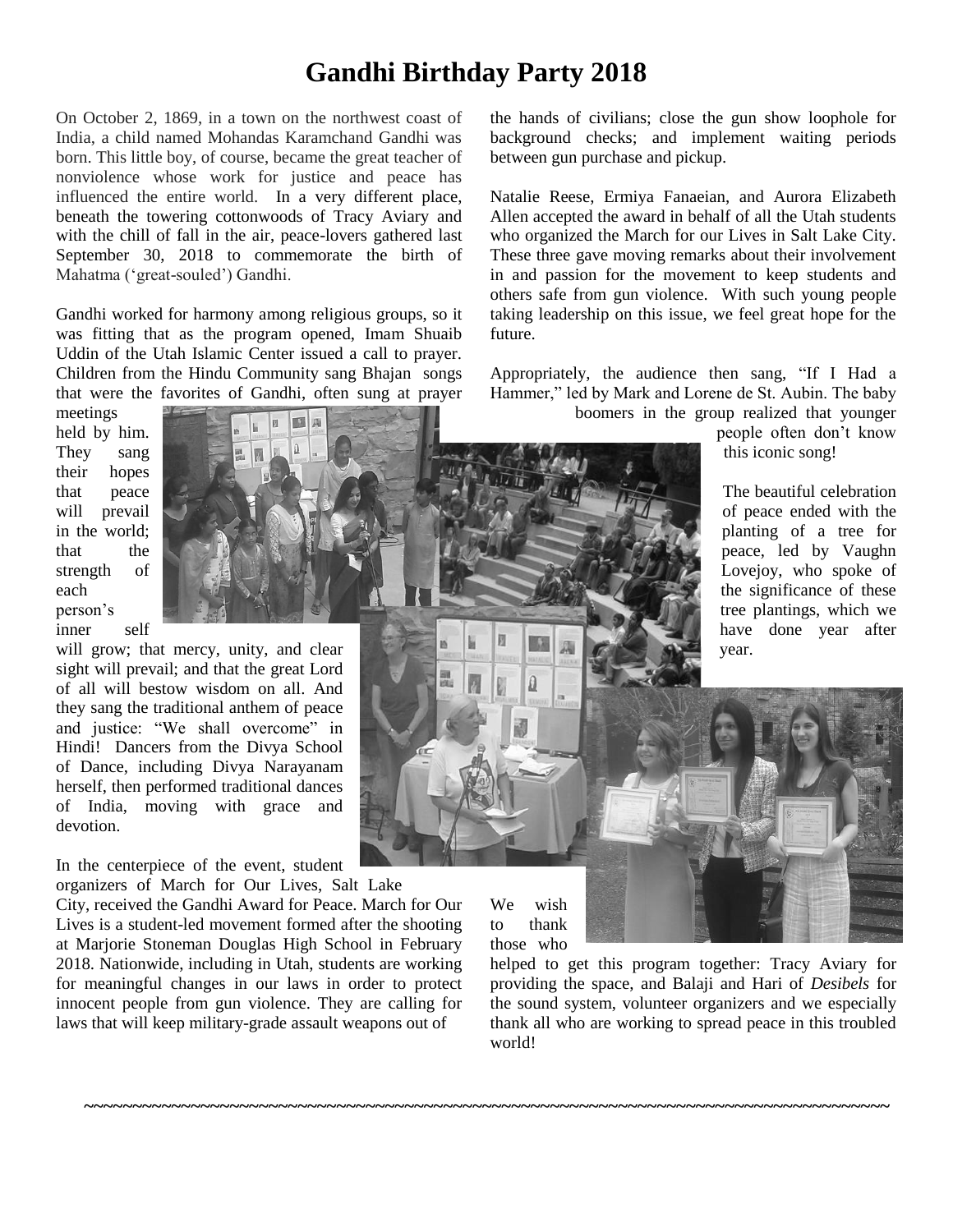#### **Adopt-A-Future Songfest Fundraiser arranged in the recent past** *- Nancy Haanstad*

Over 65 million people are displaced from their homes, either within their country or beyond their national borders. Many find shelter and safety in campus under the Commission on Refugees (UNHCR). Onehalf of the displaced are children. Nearly 40% of these refugee camp children are not receiving an education; thus impeding their future hopes for jobs and stability.

The United Nations Association of Utah joined with the Gandhi Alliance for Peace and the Utah Chapter of the US Committee for UN Women to publicize and fund-raise program, the audience as well as

through a "Songfest" for the U.N.-affiliated participants enjoyed a selection of Adopt-A-Future program. The All Saints international food items, highlighted by Episcopal Church hosted the event which desserts. was organized by Deb Sawyer (GAP), Victoria Baird (UN Women) Kathryn President St. John reports that the Horvat (UNAU), Catherine Kreuter (GAP), and Katherine St. John (UNAU).

auspices of the United Nations High Music was provided by the Woods Cross matched again by the Educate a Child Madrigal Choir singing gospel songs ("Let There Be Peace on Earth"); pianist Lloyd Miller leading the audience in a sing along ("When the Saints Go Marching In"); Holladay United Church of Christ World Music Band ("What a Wonderful World"), *Future activities. See announcement on*  and musician Kate MacLeod performing her own compositions and traditional Folk songs ("If I Had A Hammer"). After the

evening's event raised \$1,900+ in donations which will be doubled by the Utah Telemachus Foundation, and then Foundation. The funds are distributed to the appropriate aid agency.

*A similar songfest fundraiser is being planned for May 31, 2019 for Adopt-Apage 1.*

### *SO WHAT ARE ENTITLEMENTS, ANYWAY?*

*~~~~~~~~~~~~~~~~~~~~~~~~~~~~~~~~~~~~~~~~~~~~~~~~~~~~~~~~~~~~~~~~~~~*

*By Sally Planalp and George Cheney*

*A previous version of this editorial was published in the Moab Times-Independent on November 8, 2018*

Now that the economic consequences of the 2017 federal tax cuts are becoming more fully understood, it appears that the boon to the economy (that was expected by some and viewed very skeptically by others) has not materialized, at least not at the level that was hoped for. Huge increases in the federal deficit are looming (+17% by some estimates), and this outcome is criticized by both major parties. The logical response would be to *eliminate or at least modify those tax cuts that were based on faulty projections, Right?* 

Not in this case. Instead, Mitch McConnell, the Senate Majority Leader, has indicated that the deficit problem must be addressed by cutting what are now commonly referred to as "entitlements." But what exactly are entitlements? The name sometimes functions as a kind of dirty word uttered with a sneer, as if recipients are getting something unearned. "She has a sense of entitlement." The term conjures up people we've all known who think they "deserve" everything

that they want without really working hard for it. The term can move us towards a variety of images and judgments related to individuals, class, fairness and justice.

Consider the different senses and implications of three different definitions of "entitlement": (1) "The fact of having a right to something." (2) "The amount to which a person has a right," and (3) "The belief that one is inherently deserving of privileges or special treatment."

- The first definition presents the right as something that's a given, established and not to be questioned.
- The second one focuses on what a person should have.
- The third reminds us of an attitude of superiority, or a person who doesn't even realize that the wind has always been at their back and that they don't necessarily deserve their good fortune.

These are three very different ways to think about entitlements; sliding from the first two to the third moves one towards rejecting anything with the label.

"Entitlements" in political discourse refer to programs of the federal government that include Medicare, Social Security, Unemployment Benefits, and aid programs such as Medicaid, CHIP (for children's health), SNAP (or "food stamps"). Entitlements could also be considered to include benefits for veterans, but that's not what most politicians mean when they use the term.

These programs and benefits are entitlements in the sense that qualifying citizens and certain noncitizens are entitled to use those programs by federal law. For example, senior citizens over 65 are entitled to use Medicare, although they do have to pay for parts of it. As the Medicare example illustrates, entitlements are not something for nothing.

In fact, until recently, these programs were more commonly referred to as "social programs" or parts of "the social safety net." Also, until recently, these popular programs were assumed to be safe parts of our national system.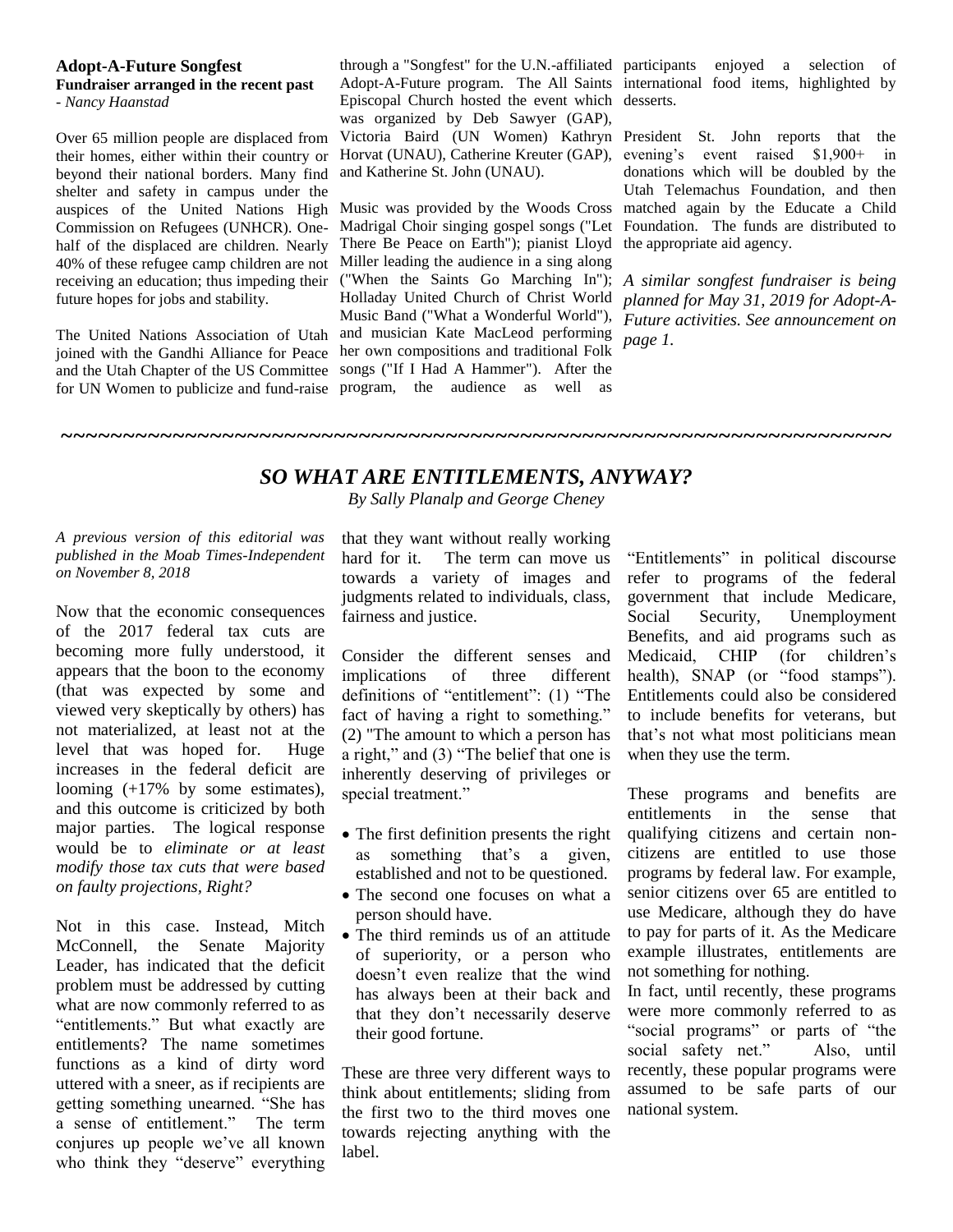The point is not that there is just one way to label or characterize these and other programs. *Rather, it is the need for awareness of what a huge difference it can make to call something, repeatedly, a negative--or a positive--name.*

Because the third sense of the term "entitlement" has come to dominate our thinking, it is easy to fall



into believing that "entitlements" mean giving benefits to those who believe they are "deserving of privilege or special treatment." The official government term, however, is used to refer to benefits to which people have a right. It's much more difficult to challenge or consider eliminating what we consider to be rights rather than privileges. This also speaks to the how terms are defined in the health care debate right now.

To use another example, what used to be commonly called "inheritance taxes," for example, got successfully re-labeled by some political consultants "death taxes"—so as almost to suggest the idea that: "Hey, even after you're gone from this world, you are still taxed!" Of course, this is really nonsensical but the impression is left with hearers nonetheless.

This shift in terminology, by consultants' own admission, played a

huge role in the rollback of inheritance taxes twice in recent years. But, think about it for a moment: What if, from a different standpoint, inheritances taxes had been relabeled "taxes on rich families that pass along their wealth to the next generation"? This would have a different ring to it and perhaps a different effect.

Even the relatively neutral IRS term "estate tax" may imply either that your ancestral grand "estate" will be taxed or that all the furniture and trinkets sold at your granny's "estate sale" will be taxed. *But the fact is that the current \$11 million exemption (doubled for 2018) means that the heirs of only about 0.2% of those recently deceased will be in effect paying that tax.* 

Back to entitlements for a moment: Look at your paycheck. You may see deductions for OASDI (Old Age Survivor and Disability Insurance, also known as Social Security) and/or Fed Med/EE for Medicare and/or FICA, which refers to the combined taxes withheld for Social Security and Medicare.

For example, we two authors have been paying into those programs via payroll deduction for about 100 years between us. The result is some true social security, as was the intention of the program when it was instituted in 1935 in response to the virtual collapse of the economy and the devastation of millions of lives in the Great Depression. These are long-standing, and well-functioning

programs; their implementation has made the nation stronger and helped to create a somewhat more level economic playing field than would have existed otherwise.

So, are most people entitled to what we've come to call "entitlement" benefits? Perhaps, so. Are the wealthiest Americans entitled to additional huge tax cuts? Maybe not. In answering questions like these, let's look carefully at each program, each proposal, and each policy for their effects on the relevant segments of the public. But, let's also consider the potential impact of creating even more economic and social insecurity by further ripping the safety net.

And, when any public official concludes that one program must be slashed to pay for another, let's remind him or her to look at the larger picture and ask, "How did the budget actually get so tight?" "Where else are we spending?" "What revenues have we eliminated?"

As Robert F. Kennedy observed 50 years ago, metrics such as the federal budget, the gross domestic product, the unemployment rate, etc. are more than just numbers—they reflect our values and our priorities as a people.

*George Cheney and Sally Planalp are residents of Moab and part-time professors of communication at the University of Colorado, Colorado Springs. The views expressed here are their own and do not represent the university or any other institution.* 

**=====================================================================================**

# *The Art and Practice Of Non-violence*

*Human Rights Day –Keynote lecture by Indra Neelameggham*

Nonviolence is an inherent part of and the very foundation of civilization. A civilization is by nature nonviolent.

It may be surprising to make such a sweeping statement! Let us consider the prehistoric human being – the first instinct of this person is to bash up and kill the person that approaches you:

mainly for two reasons – first to protect your food supply from this other person or possibly to make this other person your food supply while avoiding becoming the food of this other being. Now if these people went to the next step and instead of killing consortium to gather their food

together – we already have the seed, the foundation for civilization. Thus we can in a very simplistic manner say that in order to build a civilization we need to start being nonviolent.

each other, shook hands and formed a beautiful manner the constituents need To sustain this civilization in a be active practitioners of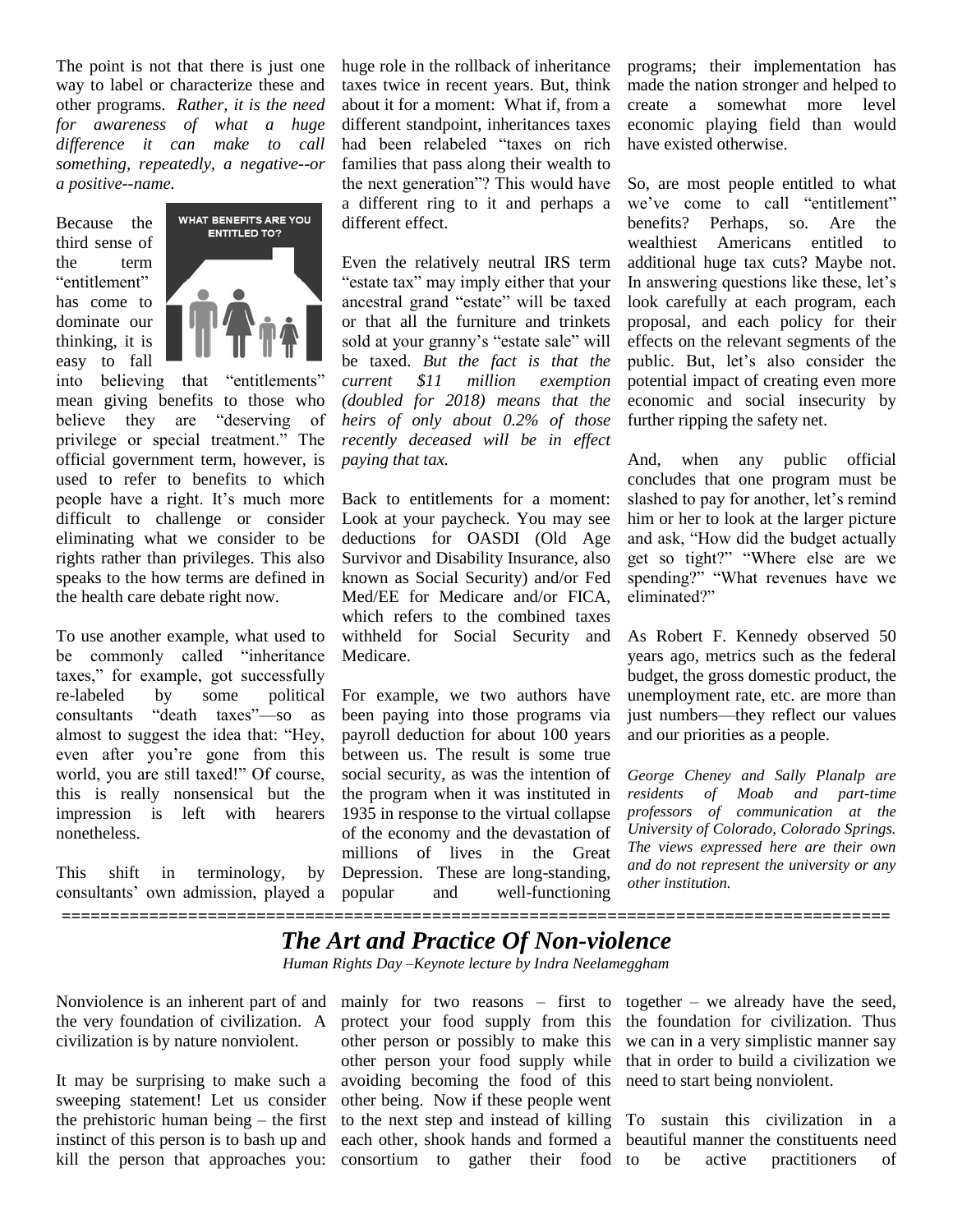being non-violent is broken, the fabric of society starts breaking down.

Let us consider another thought:

To be *an active practitioner of violence* one needs to live in a milieu of violence. Violence takes many forms. Some are very easy to recognize – a murder; war; physical abuse; wanton destruction. There are innumerable acts of passive violence that may be either conscious or often unconscious. – hate, prejudice, discrimination, teasing, oppression, impoliteness classifying people as being different in innumerable ways. Selfishness, jealousy and hatred are the fertilizers that feed this violence. Of all this, anger is the most manifest form of violence that almost all of us are practitioners.

According to Gandhi "one needs to create a culture of non-violence around us to be able to practice non-violence; it is not a garment that one can wear today and take off tomorrow." Behavioral non-violence must be cultivated as a way of life. For Gandhi, living a non-violent life was a practical necessity. Most scholars look upon non-violence as a mere opposite of physical violence. This is not true: for absence of war does not mean peace and superficial calm in a society does not mean lack of turmoil. Life by nature is beset by conflict. There are many ways of conflict management.

To achieve a situation wherein both parties have a win-win is very very difficult. This may mean sacrifices and compromises that are not very palatable. Also, it may mean placing egos on the back burner. And that is a very difficult thing to achieve; life exists because there is ego – the *ahamkaram* -- that shouts out I AM HERE.

Gandhiji was concerned about freeing India from British colonial rule; but he

nonviolence. Whenever, the code of was much more concerned about electricity, to be used with caution and freeing human society from the clutches of cultural violence. Many have come to believe that violence is the nature of our civilization – but this is not an argument that is easy to swallow. Why do we have to learn the art of war and the use of weapons? We learn and acquire the skills to practice violence and discrimination. Violence is the pathway to quick gratification – It is easy to learn. However, not practicing violence, being selfless and passive takes longer to provide the gratification that a human being seeks.

> It is easier the scream in anger or shove ones way to the head of the line. Patience to wait ones turn or count 10 and calm down needs practice. Just as we need to practice the skills for being a good war machine, we need to practice the skills to be a non-violent being.

> Anger is the first emotion that breaks out when the personal ego is thwarted. Anger is the food for cultural violence. The first step in behavior change is anger management. Unfortunately, there are not many easy teaching technologies to help learn nonviolence.

> Recently I was in India on a vacation. My time was my own. Hence, when, I waited in line at the bank counter or the taxi line I seemed to have endless time and patience and did not find a need to shove past to get to the front. However, the mother with the restless child in her arm and the office goer who had to get to work in time were constrained by other demands and could not practice the luxury of waiting patiently. They tried to push ahead. Eventually, my patience flew away: I too felt  $-$  is my time not important – how dare they push ahead of me – let me also push and jostle -- *It was so easy to slip into the world of anger and complaint.*

Gandhiji once said during his *sevagram satsangs* that anger was like

care. He repeatedly emphasized that the solution was not to get rid of the anger from one's system but to get rid of the problems that created the anger.

At present, we have created mega societies that place great value on ambition and success measured by much materialism. Our present day culture fosters selfishness: we encourage success at any cost. We encourage acquisitiveness to feed our comfort at any cost. This passive violence is sure to break out as very aggressive physical violence in most unexpected ways. Recent world events are clear proof of this.

At this stage, it may seem futile to talk about simple behavior traits and anger management or patience. But one has to begin somewhere. The first step needs to be taken before the long journey can end.

Let me recount a story. You may have heard versions of it before. However, like all good stories it is worth repeating.

Dawn was minutes away after the night of an unusually violent storm with high tides and roaring waves; the storm had washed several starfish high to the shore. When the sun came up, these fish would shrivel and die. The old man was picking them up one by one and throwing them into the sea. "Old man, you are not going to save all these fish, surely, what difference it makes in what you are doing?" he was asked. The old man did not stop his task: showing the starfish that he held in his hand, he replied, "it makes a big difference to this guy".

It may seem fruitless, but be assured that it sure makes a difference to practice those little acts of nonviolence. Everything counts in the big picture.